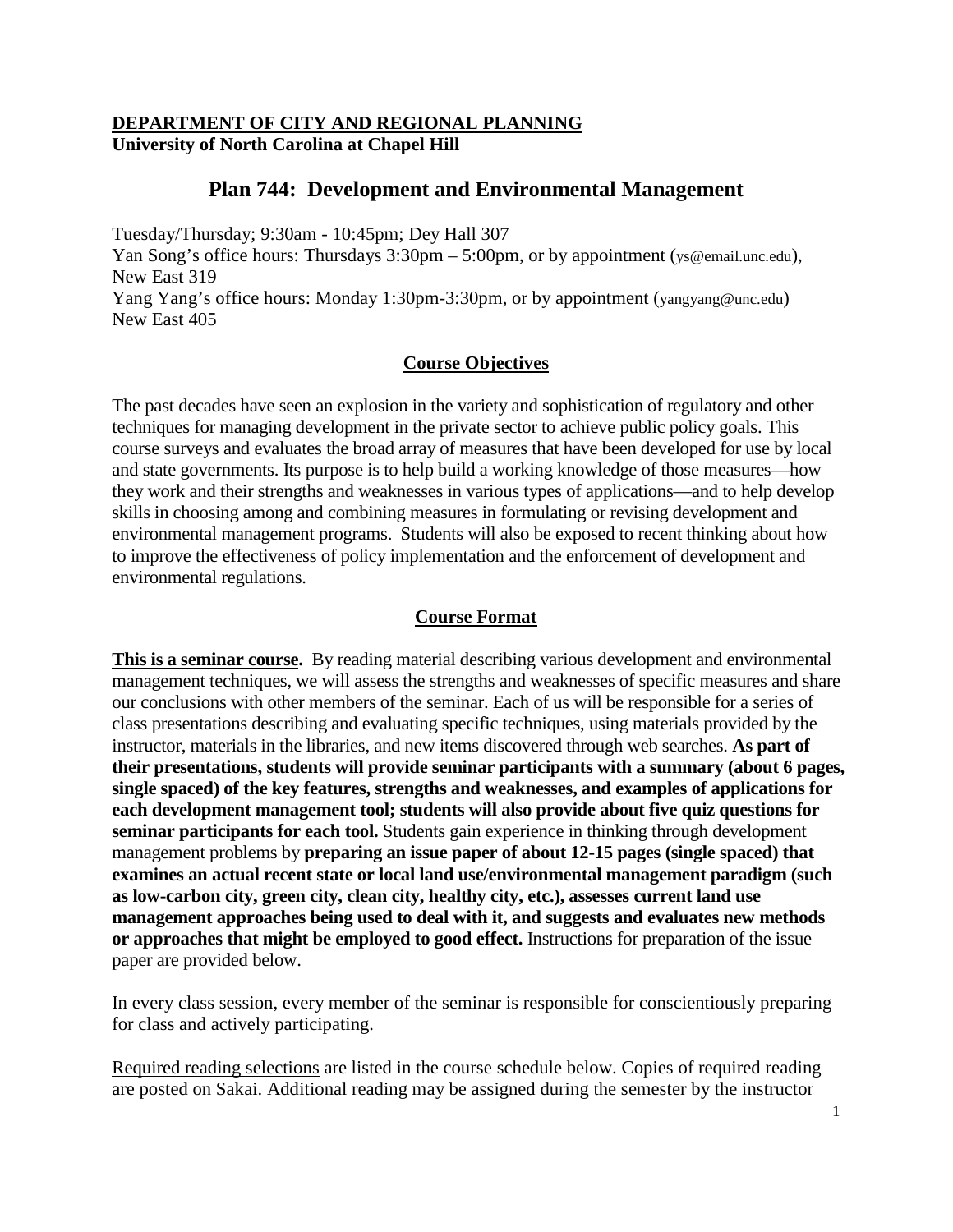and should be suggested and made available by presenters. Whenever possible, additional readings will be posted to Sakai. Citations in the syllabus are often abbreviated.

# **Topic Outline, Schedule, & Readings**

### **A. Setting the Stage: Basic Concepts and Issues**

In this part, the seminar will review the objectives and procedures to be followed in the seminar, explore some basic ideas about development management and policy implementation, and formulate an evaluative framework for seminar presentations and discussions.

### **1. Overview of course (Jan 9)**

# **2. Class meetings cancelled. TRB Conference (Jan 14) Development management paradigm: History and Theory**

*Selected reading:*

- 01. The electronic hallway network, "Policy analysis."
- 02. Porter, "Chapter 1, Introduction to Growth Management," pp. 1-3, 8-13; and "Chapter 2, Growth Management Approaches and Techniques," pp. 15-53.

### **3. The right side of the equation: development decisions & the left side of the equation: Development management programs (Jan 16)**

*Selected reading:*

- 03. U.S. Conference of Mayors, et al., pp. 1-34.
- 04. Nelson, 2007; "The Greening of U.S. Investment Real Estate Market Fundamentals, Prospects and Opportunities," pp.1-57. (Skim)
- 05. Balch, "The Stick, the Carrot, and Other Strategies: A Theoretical Analysis of Government Intervention, pp. 33-60.
- 06. Lewis, Rebecca, and Gerrit-Jan Knaap. 2012. "Institutional Structures for State Growth Management: An Examination of State Development Plans." *State and Local Government Review* 44 (1): 33–44.

### **Seminar Assignments for Part II of Course Will Be Made**

#### **4. Unintended consequences of development management programs (Jan 21)** *Selected reading:*

07. Porter, "Chapter 9, "Balancing the Upsides and Downsides of Growth Management: Conclusions and Guidelines," pp. 261-285.

### **5. An evaluative framework for reviewing development management tools (Jan 23)**  *Selected reading:*

- 08. Strong, Mandelker, and Kelley. "Property Rights and Takings," pp. 5-16.
- 09. Williams, "Chapter 163: Opportunities", "Section II: Criteria and Assumptions,. pp. 858-862.
- 10. Read this[: https://www.urban.org/debates/land-use-regulation-whats-it-worth-anyway](https://www.urban.org/debates/land-use-regulation-whats-it-worth-anyway)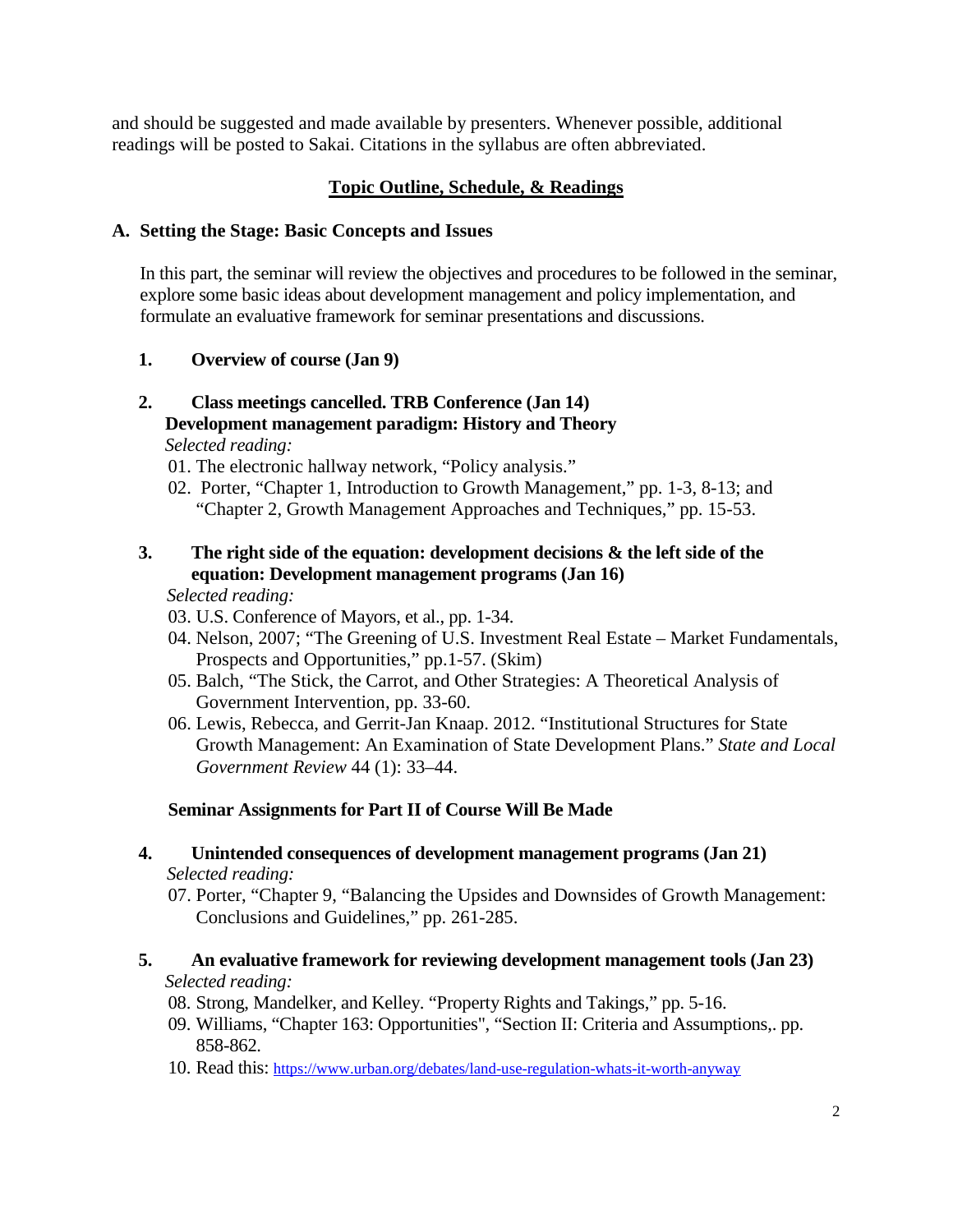# **B. Tools and Techniques for Managing Development**

These sessions are devoted to presentations and discussions of various devices and strategies for guiding urban growth, promoting appropriate urban redevelopment, and protecting the environment. There are also several case studies. The topics progress from regulatory devices through non-regulatory devices (such as acquisition, capital improvements, and taxation), and from simpler controls to more complex approaches.

## **6. Zoning Basics and Reflections; Discussion on Issue Papers (Jan 28)**

- Zoning Basics Presenter:  $\frac{1}{2}$
- Zoning Critiques Presenter: *Selected reading:*

11. Meck, Wack, Zimet, "Chapter 14 Zoning and Subdivision Regulation," pp. 343-374.

- 12. Lerable. 1996. "Part 2. Steps in Preparing the Zoning Code," pp. 9-14. (Optional)
- 13. Owens, *Legislative Zoning Decisions: Legal Aspects*, pp. 3-12, 16, Table 5, 232-238, 238-240, 244-247, 248-251. (Optional)
- 14. Stephani, "Part I: Seven Basic Elements," pp. 1-38. (Optional)
- Floating Zones
	- Presenter: \_\_\_\_\_\_\_\_\_\_\_\_\_\_\_\_\_\_\_\_

15. Meshenberg, *The Administration of Flexible Zoning*, "Chapter 6, Floating Zones" pp.30-32.

### **7. Flexible Zoning Techniques Part 1: Floating Zones; Overlay Zones; Conditional Uses; (Jan 30)**

• Overlay Zones Presenter:

*Selected reading*: 16. Meshenberg, *The Administration of Flexible Zoning*, "Chapter 7, "Overlay Zones,"

- pp. 33-35. • Conditional zoning (vs Conventional Zoning with Special Use District) Presenter:
- Conditional Use Districts Presenter: \_ \_\_\_\_\_\_\_\_\_\_\_\_\_\_\_\_

*Selected reading*:

17. Ruppe, "Forms of Zoning Available in North Carolina"

18. Kelly. "Conditional Zoning and Special Uses," pp. 4-5.

# **8. Flexible Zoning Techniques Part 2: Moratoria and Interim Development Regulations; Incentive Zoning; Performance Requirements (Feb 4)**

• Moratoria and Interim Development Ordinance:

Presenter: *Selected reading:*

19. Mandelker and Cunningham, *Planning and Control of Land Development,* pp. 660-

*Selected reading*: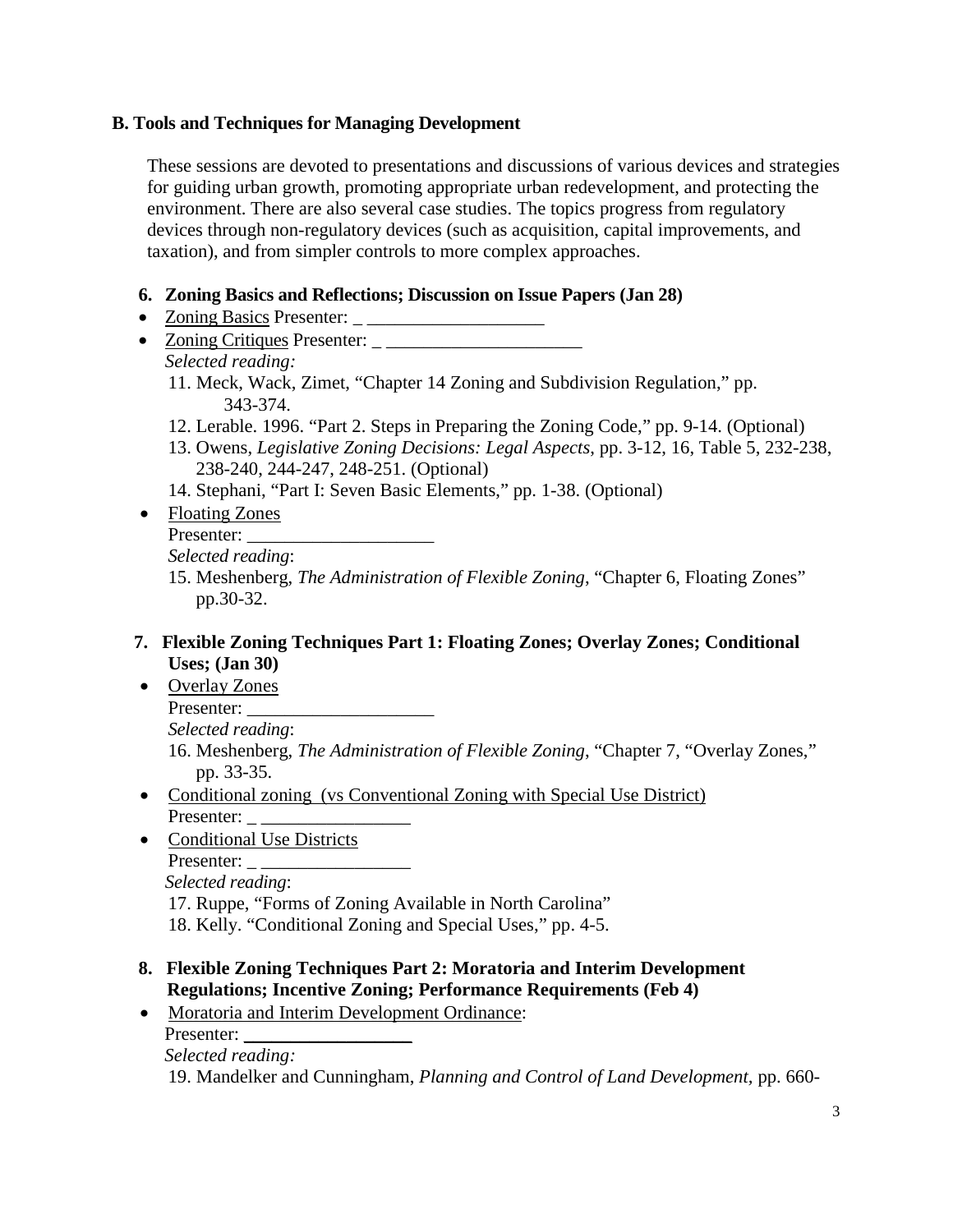661, 667.

- 20. Meltz, Merriam, and Frank. *The Takings Issue.* Chapter 17 "Growth Management and Moratoria," pp. 263-280.
- Incentive Zoning Presenter:  $\overline{\phantom{a}}$

*Selected reading*:

- 21. Morris, *Incentive Zoning: Meeting Urban Design and Affordable Housing Objectives*, pp. 1-14; read one of the cases on pp.14-28; and Table 2-1 on pp. 22-23; and one of the cases on affordable housing, pp. 29-45; appendix model ordinance on pp. 53-60.
- Point Systems Presenter:

# *Selected reading:*

- 22. Acker, "Performance Zoning," pp. 369-401.
- 23. Humphreys (on Breckenridge) and Delsohn (on Fort Collins), "Point Systems: Keeping Score," pp. 23-26.
- 24. Pivo, "The arrival of performance-based growth management," pp. 30-32 (Optional)
- 25. Porter, "Chapter 1, Introduction...," pp. 1-6; "Chapter 2, Performance Standards and Point Systems in Western Communities," pp. 7-12, and "Chapter 7, Key Legal Issues...," pp. 41-44.. (Skim some of the other case studies in the remainder of the report if you have time.) (Optional)

# **9. Research and Working Session on Issue Paper Proposals (Feb 6)**

## **10. Flexible Zoning Techniques Part 3: Zoning in other countries & Zoning in practice (Feb 11)**

### **11. Subdivision Regulation Basics; Unified Development Ordinances (Feb 13)**

- Subdivision Regulation Presenter: *Selected reading:* 26.Durham, NC Subdivision Regulations (Skim)
- Unified Development Code Presenter: \_\_\_\_\_\_\_\_\_\_\_\_\_\_\_\_\_\_\_\_ *Selected reading:* 27.Durham, UDO (Skim) 28. Brough, *A Unified Development Ordinance,* pp. xv-xxii; skim remainder.

# **12. Flexible Subdivision Regulations: Planned Unit; Rural Cluster; Subdivision Exactions (Feb 18)**

- Planned Unit Development Ordinances Presenter: *Selected reading:* 29. Tomioka and Tomioka. "Chapters 3, 4, 7, and 8 (skimming examples). 30. Zeigler, "Chapter 63, Planned Unit Developments," pp. 63–1 to 38; 43 to 46. • Rural Cluster Ordinances / Cluster Development
	- Presenter:

*Selected reading:*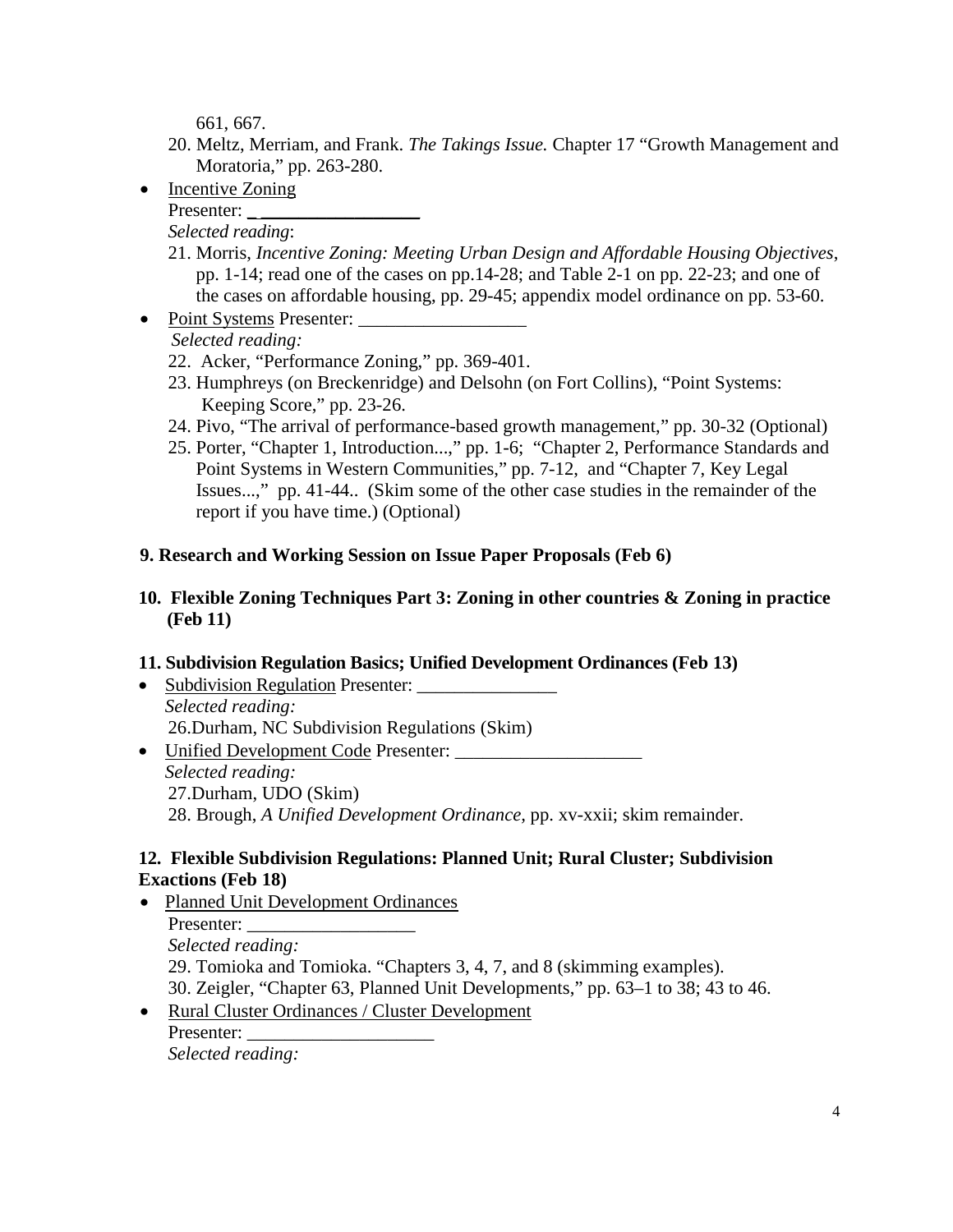- 31. Arendt, "Model Village Design Ordinance," skim both zoning ordinance and subdivision regulations sections of model ordinances on pp. 95-135.
- Subdivision Exactions (note that these are not impact fees) Presenter:

*Selected reading:*

- 32. Kaiser and Burby, "Exactions in Managing Growth: The Land-Use Planning Perspective," pp. 113-126.
- 33. Kelly, "A Historic and Legal Perspective on Development Exactions,"pp. 1-8.
- 34. Meltz, Merriam, and Frank, "Chapter. 16, Physical Improvements and Exactions," pp. 241-261.

### **13. Additional Subdivision Tools: New Developments - Form-based Codes; Smart Codes (Feb 20)**

- Form-based Codes Presenters: *Selected reading:* 35. Sitkowski, "Form-based land development regulations."
- Smart Codes Presenter: 36. Duany, "Smart codes" (skim).

# **14. Additional Subdivision Tools: New Developments - New Urban Ordinances; (Feb 25)**

- New Urban Ordinances Guest Speaker: Robert Chapman *Selected reading:*
	- 37. Bookout, "Neo-traditional Town Planning: Bucking Conventional Codes and Standards," pp. 18-25.
	- 38. Nelessen, Skim chapters 8 and 9, pp. 263-362, on "Writing and Illustrating Codes," and "The Submission and Approval Process." (Optional)

**~~~Quiz 1~~~**

- **15. Growth management tools 1: Transfer of Development Rights; Purchase of Development Rights; Conservation Easements (Feb 27)**
- Transfer of Development Rights Presenter:

*Selected Reading:*

- 39. Johnston and Madison. "From landmarks to landscapes: A review of current practices in transfer of development rights," pp. 365-378.
- 40. Pruetz, Chapter. 6, "How do You Create a Successful TDR Program?", and Chapter 7, "How Does TDR Compare with Other Implementation Techniques?," pp. 47-82.
- Purchase of Development Rights Presenter:
- Conservation Easements Presenter: *Selected Reading:*
	- 41. Daniels and Bowers, "Chapter 9, The Purchase of Development Rights," pp. 145-169.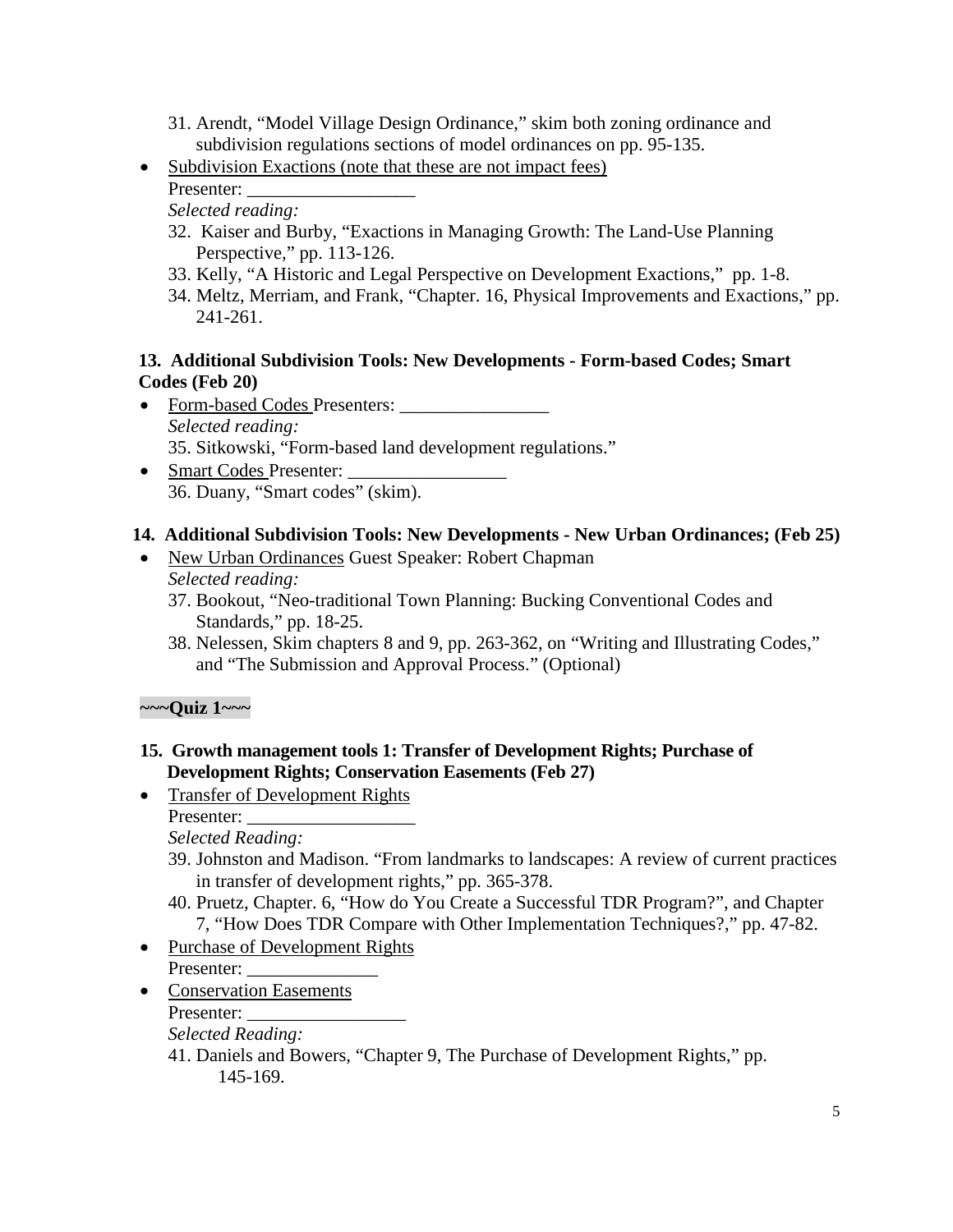- 42. Wright, "Conservation Easements: An Analysis of Donated Development Rights," pp. 487-493.
- **16. Issue paper proposal working session (Mar 3) and presentation (Mar 5):**

#### **Issue Paper Proposals Due March 24**

### **Spring Break: March 10 and 12**

- **17. Growth management tools 2: Preferential Taxation; Public-Private Partnerships, including land trusts (Mar 17)**
- Preferential Taxation Presenter: *Selected Reading:* 43. American Farmland Trust, "The Farmland Protection Toolbox," pp. 1-8. 44.Coughlin and Keene, "Chapter 3, "Programs for Reducing the Burdens of Real Property Taxes on Farmers." pp. 56-64 • Land Trusts
	- Presenter: *Selected Reading:* 45. Wright, "Land Trusts in the USA," pp. 83-86.

### **18. Growth management tools 3: Inclusionary Regulations; Tax Increment Financing (Mar 19)**

- Inclusionary Programs Presenter: *Selected Reading:* 46. Bauman, Kahn, and Williams, "Inclusionary Housing Programs in Practice," pp. 14-19.
- Tax Increment Financing Presenter: *Selected reading:*
	- 47. Andrews, "The TIFs Go On," pp. 8-11.
	- 48. Casella, *Tax Increment Financing, Part I: What is TIF?* pp. 1-10.
	- 49. Johnson, *Tax Increment Financing*, Prepared for National Association of Realtors, pp. 1-74.
- **19. Growth management tools 4: Growth Phasing; Adequate Public Facilities Ordinances (Mar 24)**

#### **Issue Paper Proposals Due Today; Short Presentations on Issue Paper Proposal**

• Phased Growth and Rate of Growth Approaches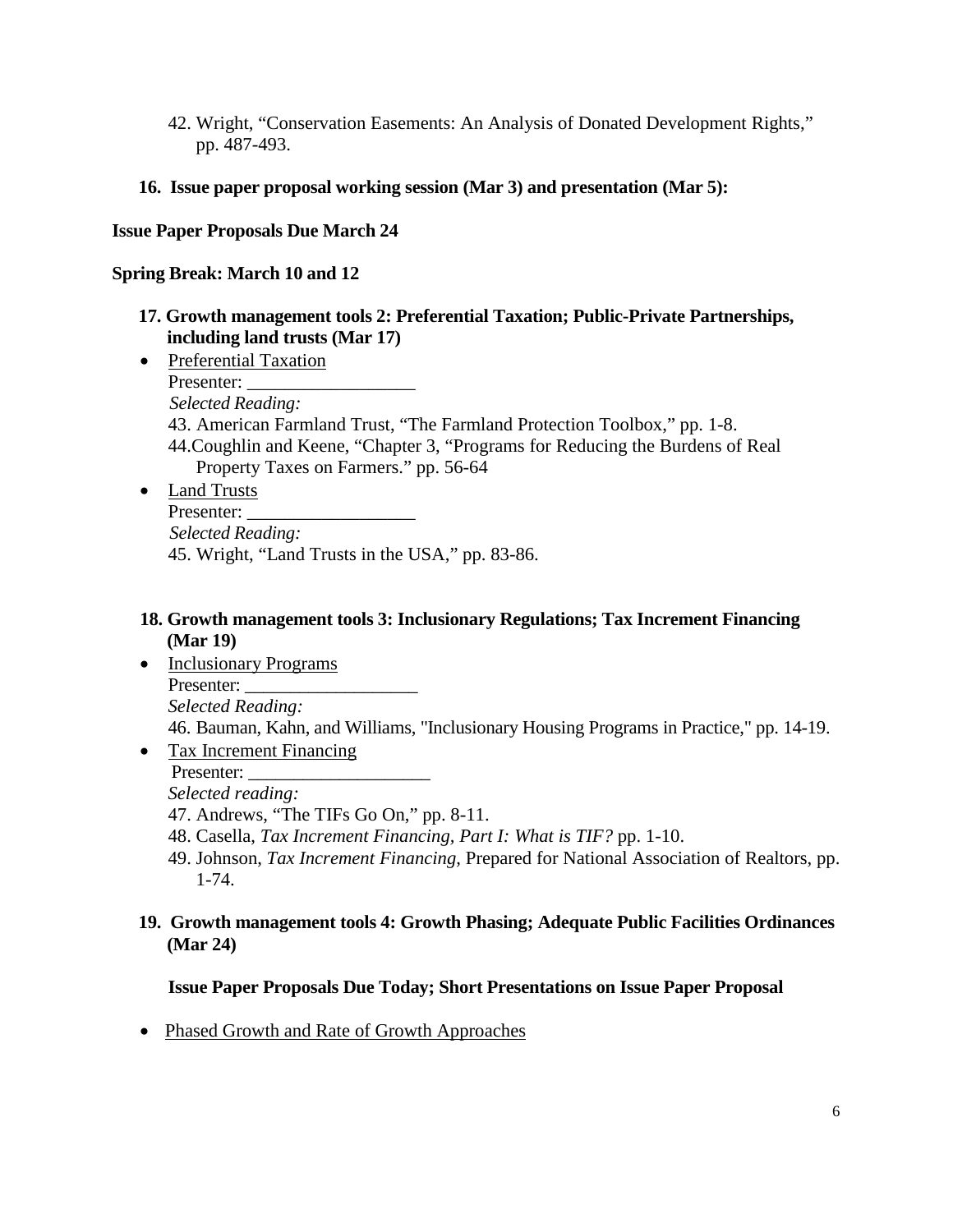No Presenter on this tool

- 50. Kelly, *Managing Community Growth...,* Chapter 4, "Types of Contemporary Growth Management Programs," pp. 43-59; Chapter 9, "Growth Management and the Cost and Availability of Public Services," pp. 157-178.
- 51. Kelley, *Planning, Growth, and Public Facilities: A Primer for Local Officials*, "Chapter 4, A Recommended System," pp. 19-24, and the examples in the appendices, pp. 25-28.
- 52. Porter, "Chapter 5 Managing Development of Infrastructure," pp. 117-146.
- Adequate Facilities Ordinances/Concurrency Requirements Presenter:
	- 53. Rhodes, "Concurrency Problems, Practicalities, and Prospects," pp. 241-254.
	- 54. White, *Adequate Public Facilities Ordinances and Transportation Management*, pp. 1-36. (Optional)

#### **20. Growth management tools 5: Growth Boundary Requirements; Priority Funding Area (Mar 26)**

• Urban Growth Boundaries

Presenter:

*Selected readings:*

55. Easley, *Staying inside the lines: Urban growth boundaries*, pp. 1-29.

• PFA

Presenter:

*Selected readings:*

56. Lewis, et al., ["Managing Growth With Priority Funding Areas: A Good Idea Whose](http://www.tandfonline.com/doi/abs/10.1080/01944360903192560)  [Time Has Yet to Come,](http://www.tandfonline.com/doi/abs/10.1080/01944360903192560)" [Journal of the American Planning Association](http://www.tandfonline.com/toc/rjpa20/75/4) Vol. 75, Iss. 4, 2009

#### **21. Growth management tools 6: Impact Assessment; Impact Fees; Linkage Programs (Mar 31)**

• Impact Assessment

Presenter:

*Selected reading:*

57. Burchell, et al., "Chapter 1 Overview of Development Impact Analysis," pp. 1-15.

• Impact Fees and Linkage Policies

Presenter:

*Selected reading:*

58. Nicholas, "On the progression of impact fees," pp. 517-524.

- 59. Andrew and Merriam, "Defensible Linkage," pp. 199-209.
- 60. Malizia, "Best and Worst Methods of Calculating Impact Fees," pp. 23-27.

**22. (Apr 2) Quiz**

#### **~~~Quiz 2~~~**

**23. Guest Speaker (TBD): (Apr 7)**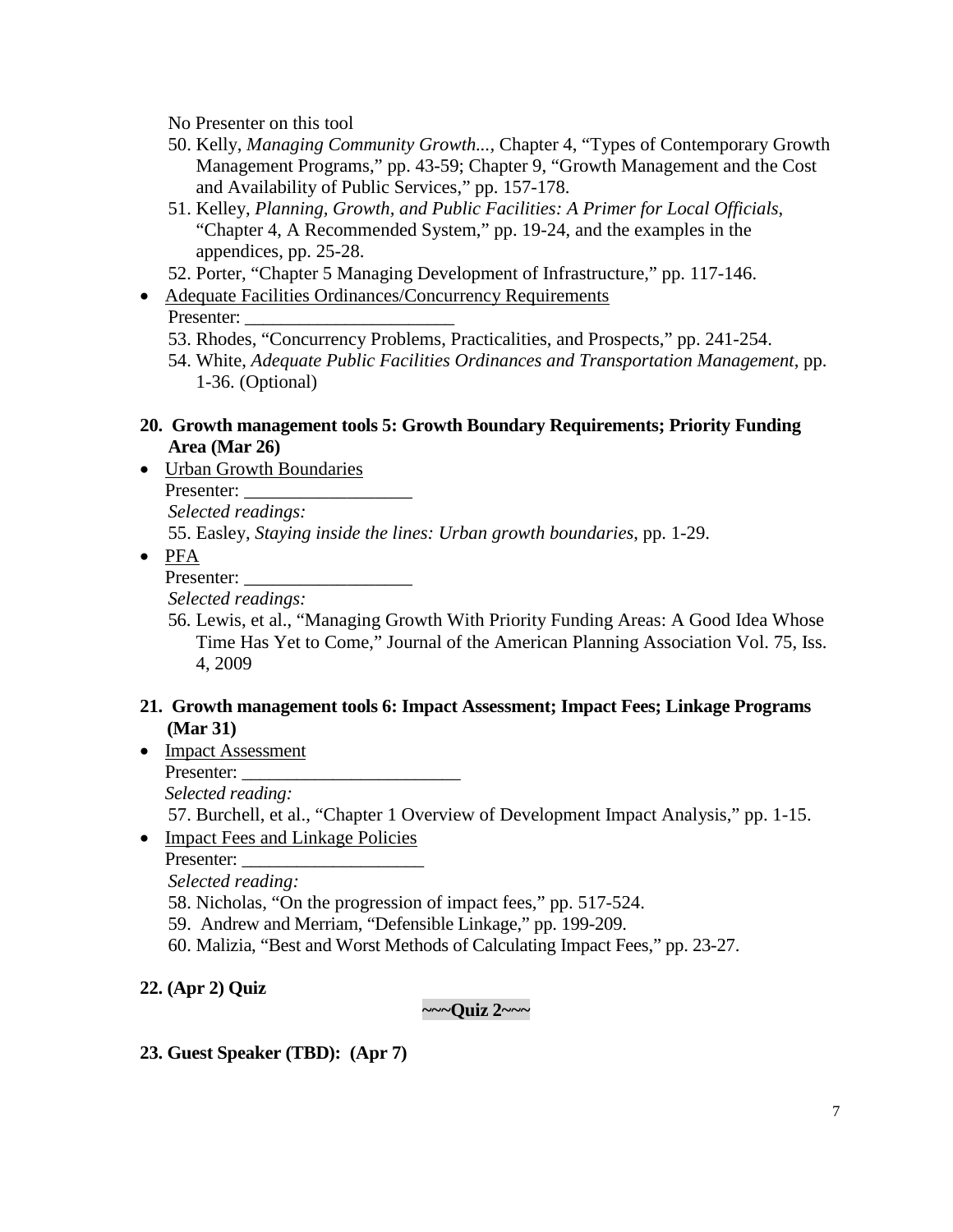### **C. Solving Development Management Problems**

In this part of the course, we will look at how development management tools can be combined to manage development with recent trends. Students present their issue papers dealing with a variety of recent urban development management problems. These are presented in mock meetings in which seminar members play the roles of the clients of student work on the issue paper (e.g., a city or county council, non-profit organization board of directors or staff) and ask appropriate questions/make relevant comments on what has been presented.

### **24. International Urban Management: (Apr 9)**

- Topic to be determined, could be Land Adjustment in Latin America, for example.
- **25. Part 1 of Student presentations of issue papers (April 14) 4**
- **26. Part 2 of Student presentations of issue papers (April 16) 4**
- **27. Part 3 of Student presentations of issue papers (April 21) 4**
- **28. Part 4 of Student presentations of issue papers (April 23) 3 Final Issue Paper Due Class Wrap-up and Evaluation**

### **Course Requirements**

There are three requirements: (1) seminar presentations and papers describing and evaluating various development and environmental management measures and methods (30% of course grade; (2) preparation and presentation of an issue paper on a specific, real world development management problem of your choice (40% of course grade); and (3) quiz performance, and class and discussion participation (30% of course grade).

(1) Seminar presentations, summary reports, moderating discussions and providing quiz questions**.** (30% of grade)

Each student has responsibility several times during the semester to be a presenter and to moderate discussion around that presentation. The presenter has several responsibilities: (1) understand the device or strategy assigned (involves research beyond the assigned readings); (2) prepare a summary report describing and/or assessing the device or strategy; (3) explain the device or strategy in class; (4) lead a critical discussion by posing questions, setting up game situations, or in other ways promoting and guiding participation; and (5) provide about 5 quiz questions and answer keys. The six page summary plus any presentation materials (e.g. Powerpoint slides) must be posted on Sakai at least **36 hours** prior to class so that other students can review it prior to class.

Presenters must explore the topic beyond the required readings indicated in the syllabus. You will search for other material in the Library and through web searches to find the most recent information available. Presenters should suggest additional readings (or alternatives to the required readings in the syllabus) and send them to the instructor and seminar participants as email attachments. The presenters have the responsibility to search for additional examples and new references for us, particularly those published within the past year. The instructor will be looking for those recommendations from presenters.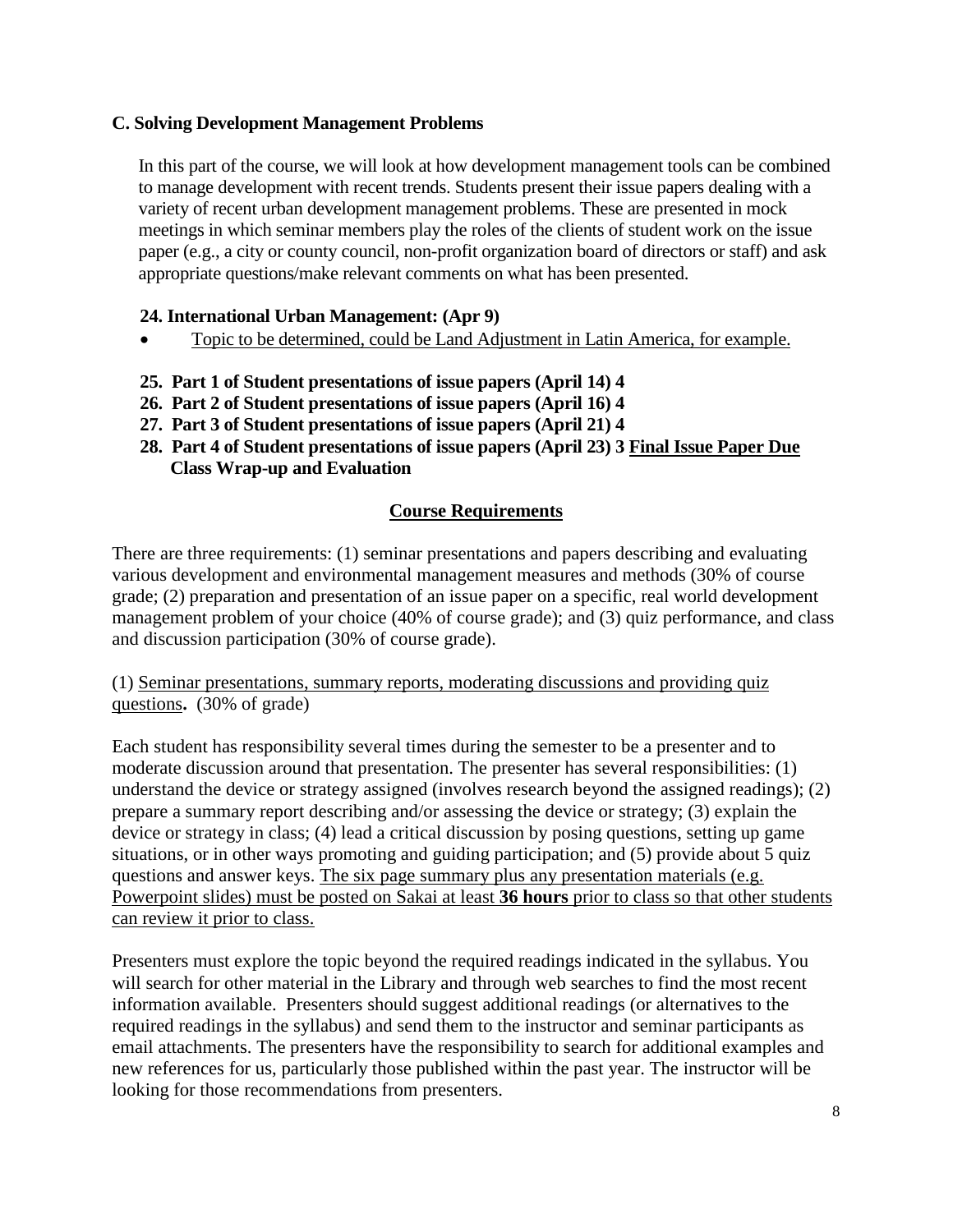In preparing the summary and guiding discussion, presenters should be guided by the presentation and evaluation framework decided by the instructor and seminar participants early in the course. The framework is designed to give us a systematic and consistent approach for describing each device and assessing its strengths and weaknesses. The framework will probably include the following elements for each device discussed:

- a. A description in depth of the measure, including how it works. Picture yourself as the planner who is going to develop the measure for a city.
- b. A summary evaluation based on agreed-upon criteria (e.g., effectiveness, feasibility, and equity).
- c. An example or two, including a sample ordinance or report, but perhaps a sample case as well.
- d. Comparisons with and connections to measures covered earlier or later in the semester.

Presenters also need to submit 5 quiz questions and answers for each tool to the Instructor and the TA. The questions and answers are due with the presentations.

We can modify this format during the semester if we desire.

**Make it interesting.** You are encouraged to use Power Point, games, role-playing and other presentation techniques. **Do not read from a written presentation**.

(2) Preparing and presenting an issue paper (40% of the course grade for paper; due in final form in class on **April 23rd**, but in preliminary form several times during the semester). You need to prepare the issue paper individually.

The purpose of this assignment is to allow you to probe the application of development management measures to a recent land use/environmental problem of particular interest to you by developing what is technically known as an "issue paper."

**The deadline for proposing your issue paper (or term paper) is March 24.** Provide a 2-3 page description of the proposed project for review and approval. The proposal should include a description of **an actual recent state or local land use/environmental management paradigm (such as low-carbon city, clean city, healthy city, etc.)**, the locale where it is occurring that you propose to examine, and the client (i.e., organization for which the paper is to be prepared). Also explain how you expect to obtain the information needed to complete the issue paper on that problem/locale. Detailed information about the preparation of the issue paper is provided below.

The preparation of an issue paper is essentially a formalized approach to problem definition. It attempts to identify what the problems at issue really are, to isolate the fundamental objectives involved, to suggest policy and program alternatives, and to identify the potential impacts and implications of choices among them. It also summarizes existing laws, policies, and government programs that bear on the problem (either as part of the problem or as possible solutions), and other resources that could be brought to bear on it. As a general guide to policy analysis, see *Policy Analysis: A Handbook for Practice*, 1996 (43pp).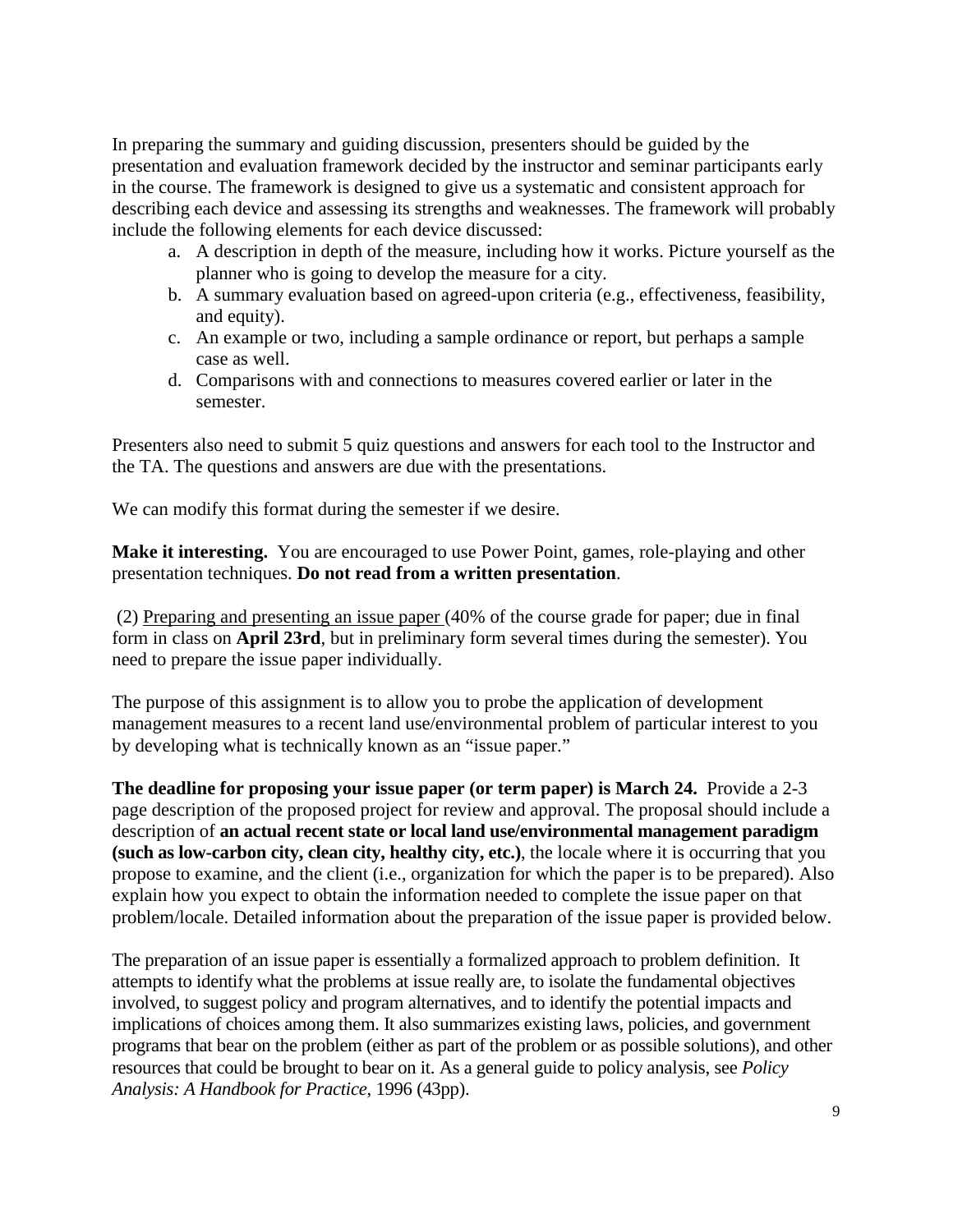An issue paper is supposed to be as complete an assessment of all that is currently known about the problem or issue, as the readily available data and literature will allow. The idea of an issue paper is to explore the problem at a depth sufficient to give the reader a good idea of its dimensions and the possible scope of the solution. Based on this it might be possible for the decision maker to conclude either to do nothing further or to commission a definitive study looking toward some sort of action recommendation. The issue paper stops short, however, of either original data collection or a detailed investigation and comparison of the impacts of policy alternatives, for otherwise it would be the analysis itself. An issue paper could, of course, stand by itself as a description of the problem area in order to provide an improved perspective for consideration of the problem in planning and management activities. But, in the sense in which we will use it, it is to set the foundation for an in-depth policy analysis by acting as the first phase.

The issue paper should have four parts, as described below:

1. Problem Definition. Assume that you are a planner with a local or regional planning agency or interest group and identify an existing problem with land use or environmental dimensions that you consider important. The problem definition portion of the issue paper defines concisely and MUST include a discussion of what the problem is; why it is important; its present and potential future magnitude (and basis for your estimate); who is affected by it (a list and discussion of stakeholder organizations); and its possible causes. Be sure to cover both physical causes of the problem and underlying human sources or activity patterns that influence physical causes; be as specific as possible. Be sure also to be candid about uncertain or disputed issues, such as conflicting estimates of the magnitude or causes of the problem; to use data if readily available; and to cite their sources. Note that maps, text tables, and data tables, to the extent possible, usually improve the readability of this part of your paper.

2. Existing Policies. Survey and summarize existing government laws, policies, regulations, and programs that bear on the problem and briefly assess why these policies are not solving it. Are they ineffective? Effective but inadequately funded or implemented? Why? Are some of them in fact a cause of the problem, enacted perhaps for different purposes, or subverted in practice by other objectives? Note that text tables are a good way of summarizing existing policies and your assessment of them.

3. Objectives and Alternatives. Identify the main objective(s) or criteria you believe any solution to the problem should meet if it is to count as a solution, and then describe what alternative actions might prove to be effective solutions. Be creative here: be sure to consider proposals already under consideration by others, but don't be limited to them—use your own ideas about development management tools and techniques that might be effective, as long as you can think of some good reasons for them, and to take a more unconstrained look at possibilities that may have been overlooked or too quickly dismissed by others as not feasible. For each alternative, describe briefly what it involves, who would have to act on it, how and why you would expect it to be effective, and its primary pros and cons (in terms of your objectives and criteria, its costs, positive and negative side effects, and uncertainties).

4. Recommendations. Given your assessments in the previous three parts, (1) state what specific